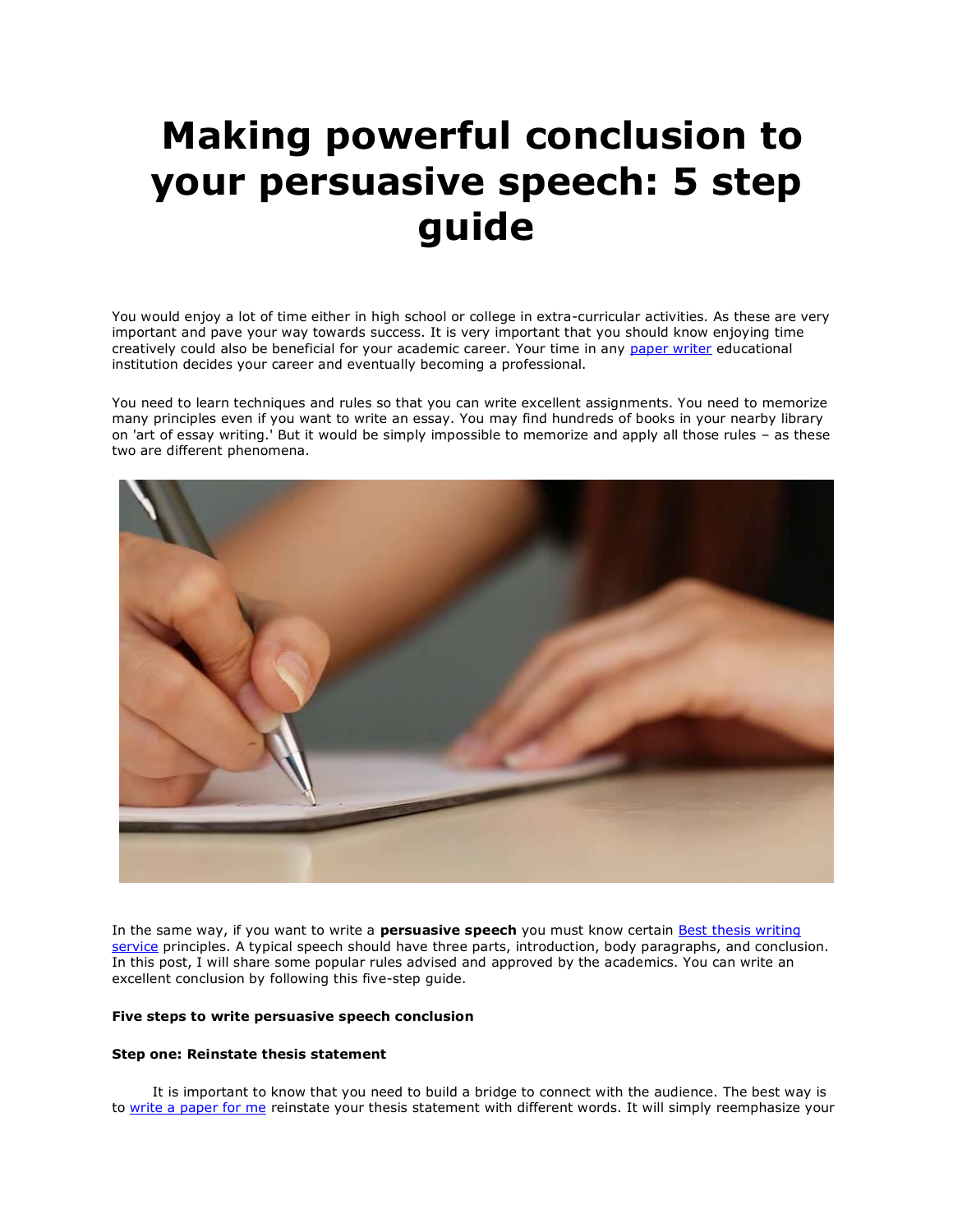ideas and what you really intend to deliver. Your statement should be clear at the first stage so that your audience does not get confused. You can also add a hint before stating a conclusion so that your audience pays attention to your final words.

## **Step two: Review main points**

Consistency in your speech is very important and you can easily create it by hiring an academic **essay writing service.** It may seem strange to you but trust me students across the globe trust such services.

They prefer to hire an academic essay writer for any academic essay or [dissertation writers](https://www.gradschoolgenius.com/professional-dissertation-writers) research paper. You can deliver an excellent speech written by a professional essay writer with years of writing experience. He would make sure that every point is precisely discussed in the conclusion paragraph.

## **Step three: Concluding devices**

Your final thoughts about the topic are usually known as the concluding device where you need to tell the audience your position. You need to convince them why they must forget their point of view and accept yours. You can easily do it if you are determined about your message and what you intend to achieve. In this part, you can also conclude with a challenge, quotation, or visualizing the future. You can use any of these points if you know your position and what you want to achieve in the long run.

#### **Step four: Avoid being obvious**

Sometimes simple words like 'to conclude' can ruin public attention, so do not be too obvious. It shows academic weakness with lack of eloquence with portraying your weak image before the audience. For me, it was a little difficult to avoid I was confused but soon I found the solution. I simply asked to [essay](https://www.essaywritingservice.college/)  [writing service](https://www.essaywritingservice.college/) service to write me a persuasive speech. I was surprised to witness the quality and content of the speech. You can also save yourself from trouble and hire their services.

#### **Step five: Use of parallel sentences**

Remember that you cannot write anything new in your conclusion, you need to stick with the ideas that you earlier mentioned in body paragraphs. The best way is to use parallel sentences for the same ideas. In this way, you would be repeating the [write an essay for me](https://www.writemyessay.help/) same ideas without the knowledge of the public. It could be a little difficult to write so instead of writing yourself just ask a professional writer to write you a speech.

**Related Questions:**

[Should I Sleep or Write My Essay?](https://www.writemyessay.help/should-sleep-or-write-my-essay)

[What is the Best 'Write My Essay' Site?](https://www.writemyessay.help/best-write-my-essay-site)

[I Can't Write My Essay. What Do I Do?](https://www.writemyessay.help/i-cant-write-my-essay)